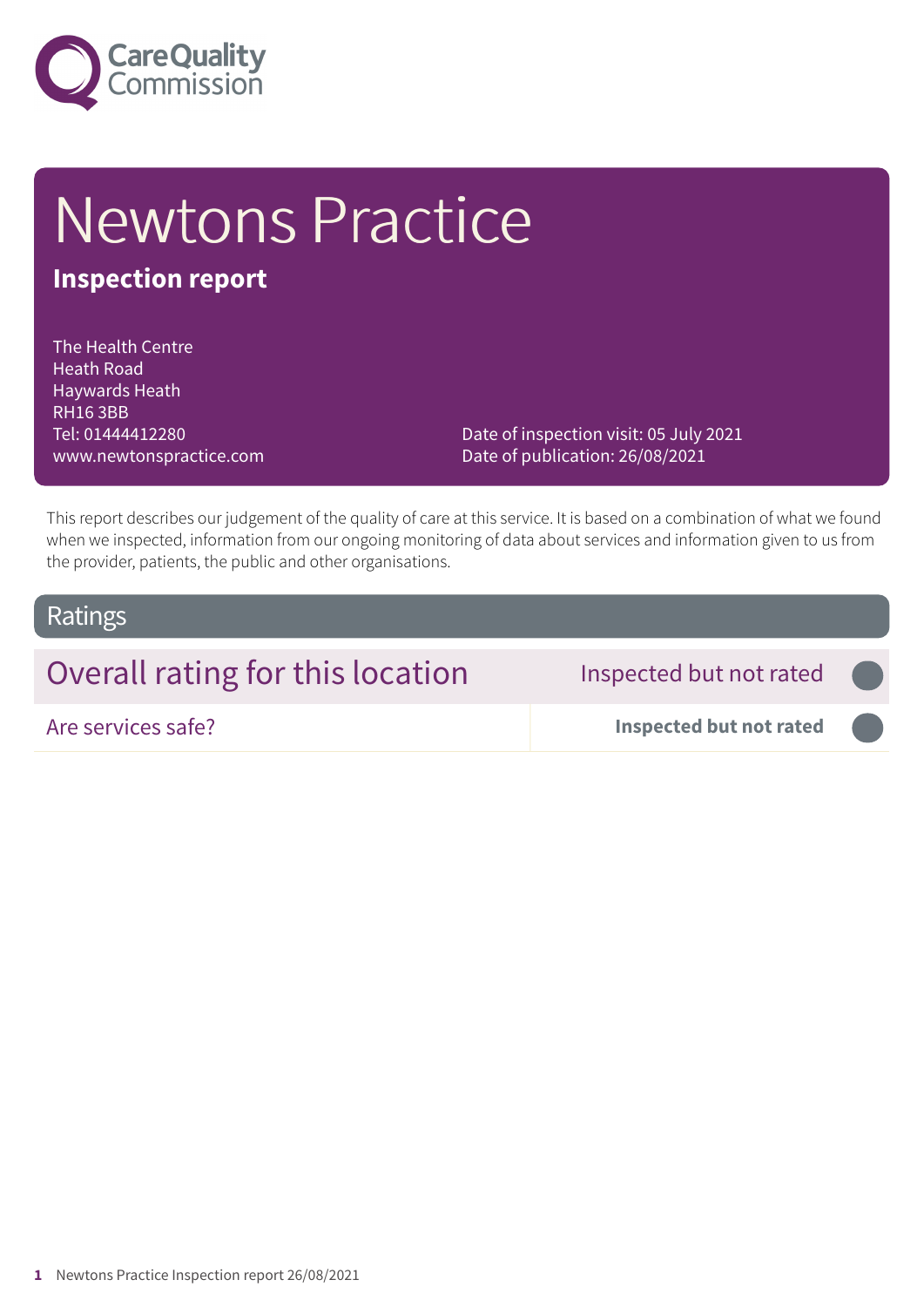## Overall summary

We carried out an announced review at Newtons Practice on 5 July 2021.

Following our previous inspection on 9 July 2019, the practice was rated Good overall and for providing effective, responsive, caring and well-led services but requires improvement for providing safe services.

The full reports for previous inspections can be found by selecting the 'all reports' link for Newtons Practice on our website at www.cqc.org.uk

#### **Why we carried out this review**

This review was a follow-up review of information without undertaking a site visit inspection to follow up on:

#### **The outstanding breach of regulation 12 Health and Social Care Act (Regulated Activities) Regulations 2014; Safe care and treatment:**

The provider did not ensure the proper and safe management of medicines. In particular, they had not ensured **patients prescribed high risk medicines received blood tests in line with national clinical guidelines.**

#### **We also found that safety alerts and the actions to respond to them were not always documented**

The provider was also asked to review and improve the recording of authorisations on patient group directions (PGDs). A Patient Group Direction (PGD) is a written instruction for the administration of medicines to groups of patients who may not be individually identified before presentation for treatment. For example, seasonal and other types of vaccination.

#### **How we carried out the review**

Throughout the pandemic CQC has continued to regulate and respond to risk. However, taking into account the circumstances arising as a result of the pandemic, and in order to reduce risk, we have conducted our reviews differently.

This review was carried out in a way which enabled us to spend no time on site. This was with consent from the provider and in line with all data protection and information governance requirements.

This included:

- Conducting staff interviews using video conferencing
- Completing clinical searches on the practice's patient records system and discussing findings with the provider
- Reviewing patient records to identify issues and clarify actions taken by the provider
- Requesting evidence from the provider

#### **Our findings**

We based our judgement of the quality of care at this service on a combination of:

- what we found when we inspected
- information from our ongoing monitoring of data about services and
- information from the provider, patients, the public and other organisations.

#### We found that:

**2** Newtons Practice Inspection report 26/08/2021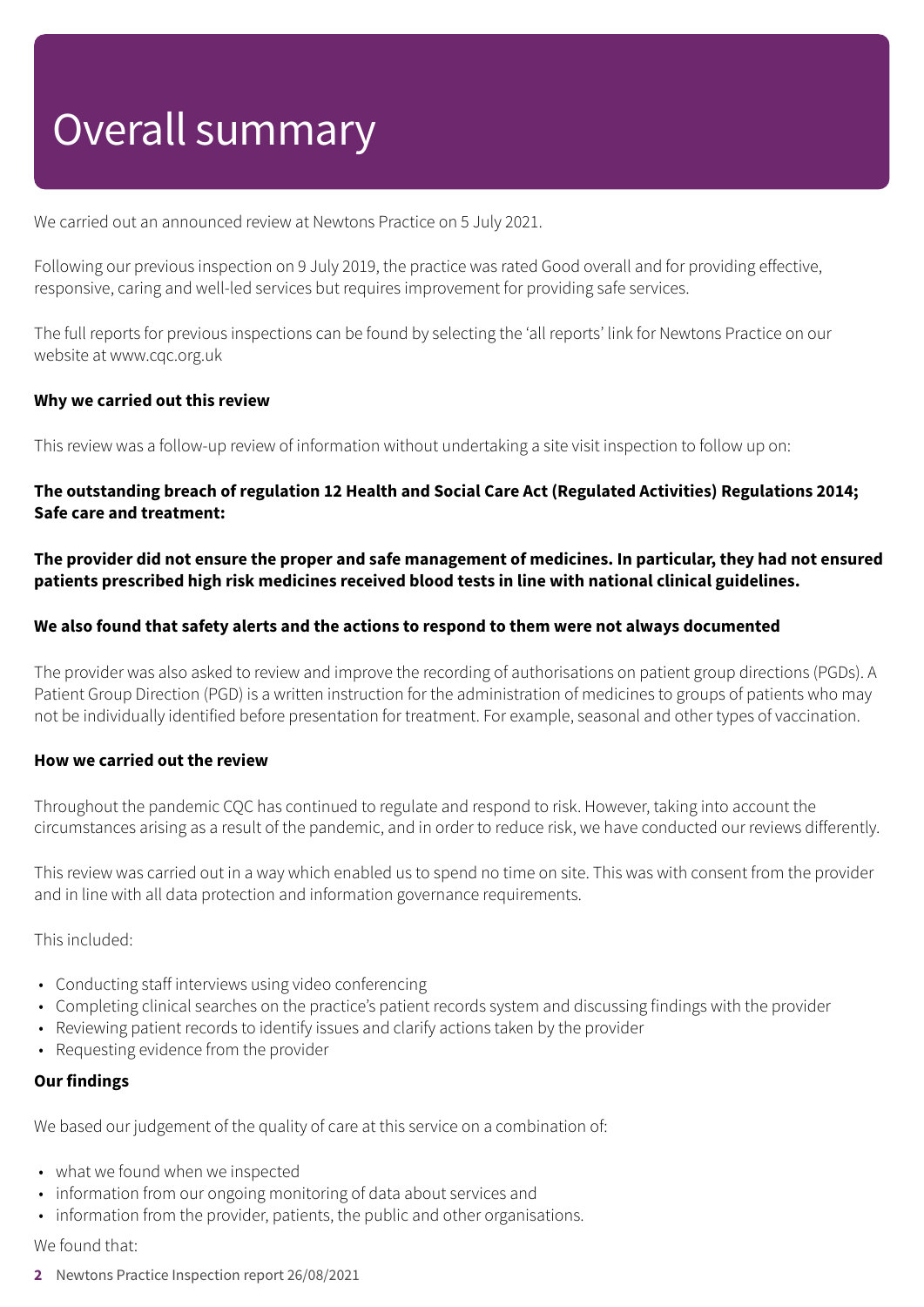## Overall summary

- The practice provided care in a way that did not keep patients safe and protected them from avoidable harm. For example, high risk medicines were not always monitored in accordance with national guidelines.
- The practice had a system to record alerts on medicines, medical devices and medicine supply issues. This allowed the practice to track their responses to these alerts where appropriate.
- Staff were supported by up to date PGDs. However, we found that not all of the PGDs had been signed by all of the staff prior to the sign off by the authorising manager. There was no system to revisit this procedure when new staff signed the authorisation sheet.

We found one breach of regulations. The provider **must**:

#### • **Ensure care and treatment must be provided in a safe way.**

The provider **should**:

#### **The provider was also asked to review and improve the recording of authorizations on PGDs**

#### **Details of our findings and the evidence supporting our ratings are set out in the evidence tables.**

**Dr Rosie Benneyworth** BM BS BMedSci MRCGP

Chief Inspector of Primary Medical Services and Integrated Care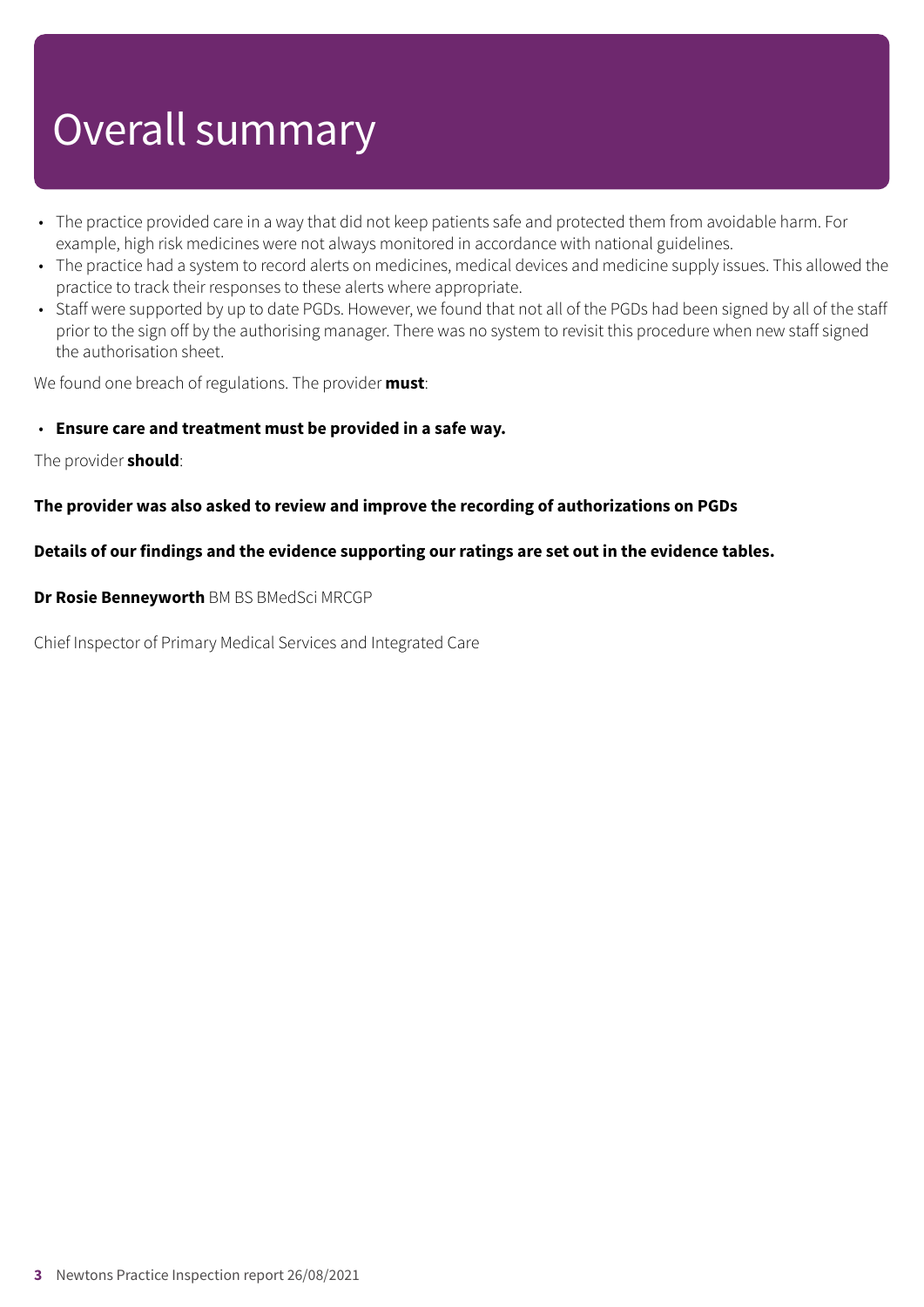## Population group ratings

| <b>Older people</b>                                                        | <b>Not inspected</b> |  |
|----------------------------------------------------------------------------|----------------------|--|
| <b>People with long-term conditions</b>                                    | <b>Not inspected</b> |  |
| <b>Families, children and young people</b>                                 | <b>Not inspected</b> |  |
| Working age people (including those recently retired and<br>students)      | <b>Not inspected</b> |  |
| People whose circumstances may make them vulnerable                        | <b>Not inspected</b> |  |
| People experiencing poor mental health (including people<br>with dementia) | <b>Not inspected</b> |  |

### Our inspection team

Our inspection team was led by a CQC lead inspector who spoke with staff using video conferencing facilities. The team included a GP specialist advisor who spoke with staff using video conferencing facilities and completed clinical searches and records reviews without visiting the location.

### Background to Newtons Practice

Newtons Practice is practice offering general medical services to the population of Haywards Heath in West Sussex.

Services are provided from:

The Health Centre

Heath Road

Haywards Heath

West Sussex

RH16 3BB

The provider is registered with CQC to deliver the Regulated Activities; diagnostic and screening procedures, maternity and midwifery services and treatment of disease, disorder or injury and surgical procedures.

The practice is situated within the West Sussex Clinical Commissioning Group (CCG) and delivers General Medical Services (GMS) to a patient population of about 13,300. This is part of a contract held with NHS England.

Information published by Public Health England shows that deprivation within the practice population group is in the highest decile (10 of 10). The lower the decile, the more deprived the practice population is relative to others.

There is a team of four GP partners and seven salaried GPs. The practice has a team of one advanced nurse practitioner, three nurses, three paramedic practitioners and two healthcare assistants. The GPs are supported at the practice by a practice manager, an assistant practice manager and a team of reception/administration staff.

Due to the enhanced infection prevention and control measures put in place since the pandemic and in line with the national guidance, most GP appointments were telephone consultations. Opening hours are 8am to 6.30pm Monday to Friday.

Out of hours services are provided by Harmoni West Sussex via 111.

For further details about the practice please see the practice website: www.newtonspractice.co.uk

**4** Newtons Practice Inspection report 26/08/2021